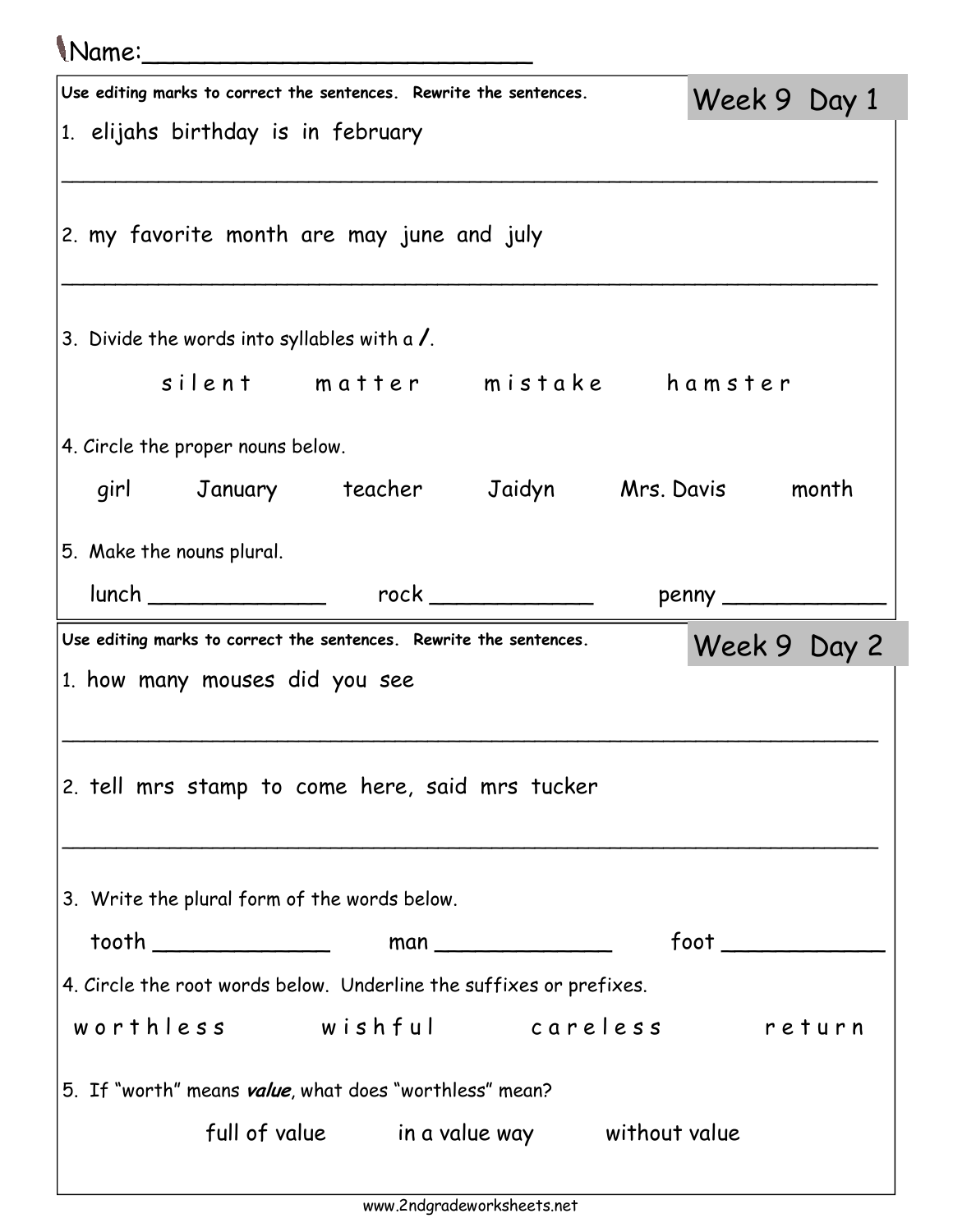## Name:\_\_\_\_\_\_\_\_\_\_\_\_\_\_\_\_\_\_\_\_\_\_\_\_\_

| Use editing marks to correct the sentences. Rewrite the sentences.                 | Week 9 Day 3  |  |  |  |  |  |  |
|------------------------------------------------------------------------------------|---------------|--|--|--|--|--|--|
| 1. three childs were playin at the park                                            |               |  |  |  |  |  |  |
|                                                                                    |               |  |  |  |  |  |  |
| 2. i went to dr olsen office on thursday                                           |               |  |  |  |  |  |  |
|                                                                                    |               |  |  |  |  |  |  |
| 3. Write the plural form of the words below.                                       |               |  |  |  |  |  |  |
|                                                                                    |               |  |  |  |  |  |  |
| 4. Write the abbreviations correctly.                                              |               |  |  |  |  |  |  |
| st <sub>ation</sub>                                                                | $fri$ and $f$ |  |  |  |  |  |  |
|                                                                                    |               |  |  |  |  |  |  |
| 5. Which word means without hope?                                                  |               |  |  |  |  |  |  |
| rehope hopeless hopeful unhope                                                     |               |  |  |  |  |  |  |
| Use editing marks to correct the sentences. Rewrite the sentences.<br>Week 9 Day 4 |               |  |  |  |  |  |  |
| 1. newberry st is in front of marys school                                         |               |  |  |  |  |  |  |
|                                                                                    |               |  |  |  |  |  |  |
| 2. we spent friday saturday and sunday at grandmas house                           |               |  |  |  |  |  |  |
|                                                                                    |               |  |  |  |  |  |  |
|                                                                                    |               |  |  |  |  |  |  |
| 3. Which word best completes BOTH sentences. Circle ONE word.                      |               |  |  |  |  |  |  |
| A _________ flew by us. He hit the ball with a _______.                            |               |  |  |  |  |  |  |
| bird butterfly bat<br>stick                                                        | pole          |  |  |  |  |  |  |
| 4. Write the abbreviations correctly.                                              |               |  |  |  |  |  |  |
| dr _____________ rd __________                                                     |               |  |  |  |  |  |  |
|                                                                                    |               |  |  |  |  |  |  |
| 5. Write clap to show it happened in the past. _________________________________   |               |  |  |  |  |  |  |